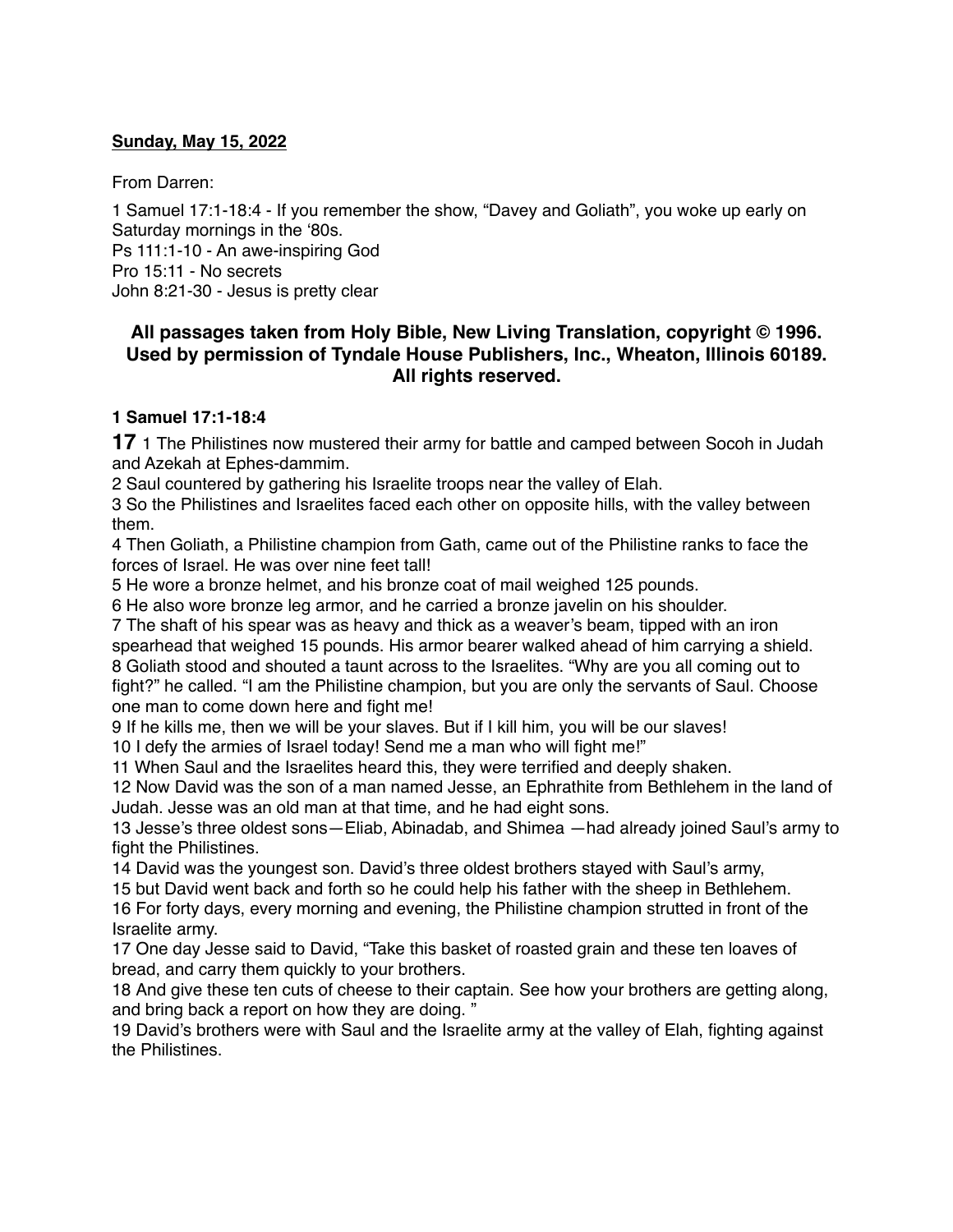20 So David left the sheep with another shepherd and set out early the next morning with the gifts, as Jesse had directed him. He arrived at the camp just as the Israelite army was leaving for the battlefield with shouts and battle cries.

21 Soon the Israelite and Philistine forces stood facing each other, army against army. 22 David left his things with the keeper of supplies and hurried out to the ranks to greet his brothers.

23 As he was talking with them, Goliath, the Philistine champion from Gath, came out from the Philistine ranks. Then David heard him shout his usual taunt to the army of Israel.

24 As soon as the Israelite army saw him, they began to run away in fright.

25 "Have you seen the giant?" the men asked. "He comes out each day to defy Israel. The king has offered a huge reward to anyone who kills him. He will give that man one of his daughters for a wife, and the man's entire family will be exempted from paying taxes!"

26 David asked the soldiers standing nearby, "What will a man get for killing this Philistine and ending his defiance of Israel? Who is this pagan Philistine anyway, that he is allowed to defy the armies of the living God?"

27 And these men gave David the same reply. They said, "Yes, that is the reward for killing him." 28 But when David's oldest brother, Eliab, heard David talking to the men, he was angry. "What are you doing around here anyway?" he demanded. "What about those few sheep you're supposed to be taking care of? I know about your pride and deceit. You just want to see the battle!"

29 "What have I done now?" David replied. "I was only asking a question!"

30 He walked over to some others and asked them the same thing and received the same answer.

31 Then David's question was reported to King Saul, and the king sent for him.

32 "Don't worry about this Philistine," David told Saul. "I'll go fight him!"

33 "Don't be ridiculous!" Saul replied. "There's no way you can fight this Philistine and possibly win! You're only a boy, and he's been a man of war since his youth."

34 But David persisted. "I have been taking care of my father's sheep and goats," he said.

"When a lion or a bear comes to steal a lamb from the flock,

35 I go after it with a club and rescue the lamb from its mouth. If the animal turns on me, I catch it by the jaw and club it to death.

36 I have done this to both lions and bears, and I'll do it to this pagan Philistine, too, for he has defied the armies of the living God!

37 The LORD who rescued me from the claws of the lion and the bear will rescue me from this Philistine!" Saul finally consented. "All right, go ahead," he said. "And may the LORD be with you!"

38 Then Saul gave David his own armor—a bronze helmet and a coat of mail.

39 David put it on, strapped the sword over it, and took a step or two to see what it was like, for he had never worn such things before. "I can't go in these," he protested to Saul. "I'm not used to them." So David took them off again.

40 He picked up five smooth stones from a stream and put them into his shepherd's bag. Then, armed only with his shepherd's staff and sling, he started across the valley to fight the Philistine. 41 Goliath walked out toward David with his shield bearer ahead of him,

42 sneering in contempt at this ruddy-faced boy.

43 "Am I a dog," he roared at David, "that you come at me with a stick?" And he cursed David by the names of his gods.

44 "Come over here, and I'll give your flesh to the birds and wild animals!" Goliath yelled.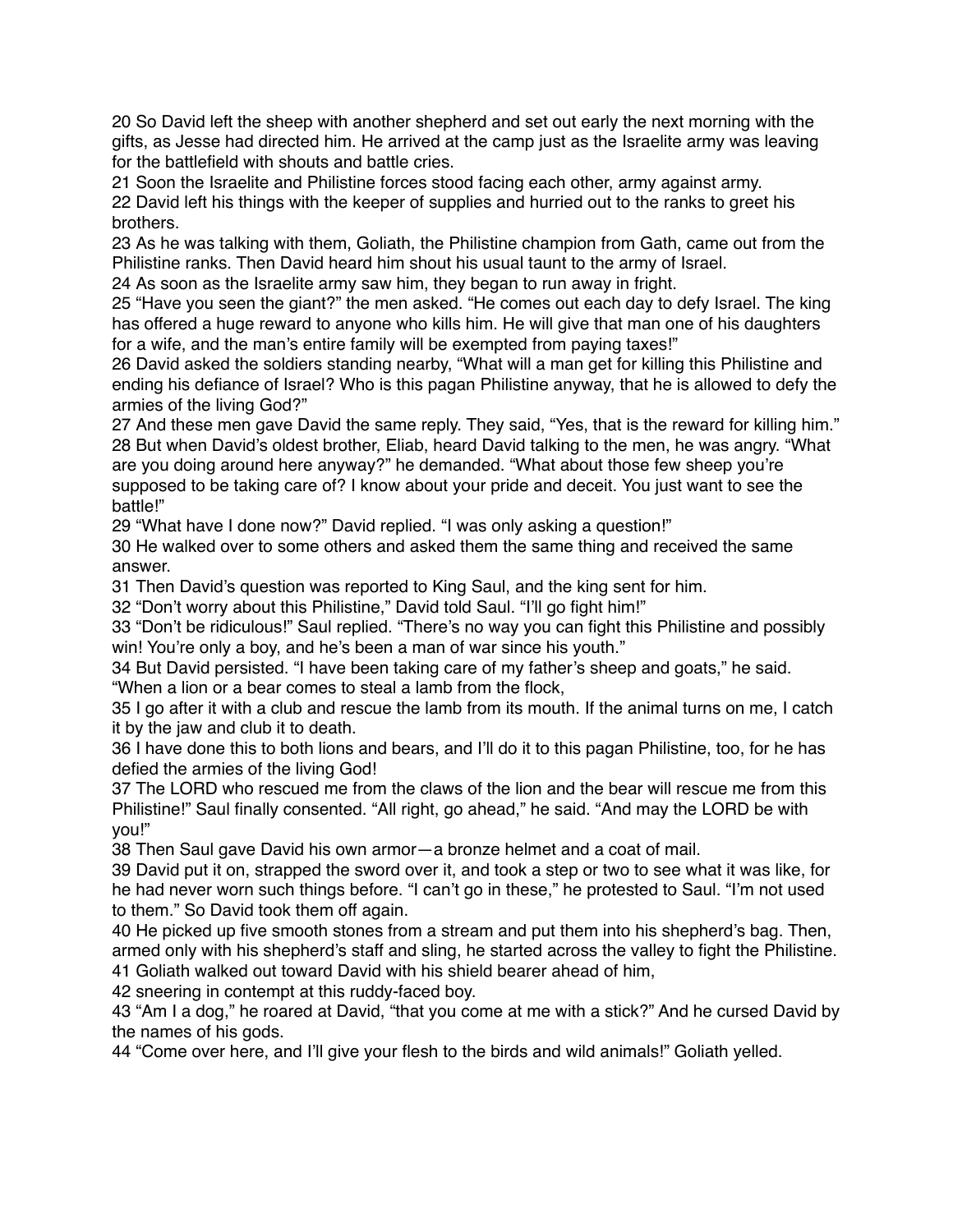45 David replied to the Philistine, "You come to me with sword, spear, and javelin, but I come to you in the name of the LORD of Heaven's Armies—the God of the armies of Israel, whom you have defied.

46 Today the LORD will conquer you, and I will kill you and cut off your head. And then I will give the dead bodies of your men to the birds and wild animals, and the whole world will know that there is a God in Israel!

47 And everyone assembled here will know that the LORD rescues his people, but not with sword and spear. This is the LORD 's battle, and he will give you to us!"

48 As Goliath moved closer to attack, David quickly ran out to meet him.

49 Reaching into his shepherd's bag and taking out a stone, he hurled it with his sling and hit the Philistine in the forehead. The stone sank in, and Goliath stumbled and fell face down on the ground.

 So David triumphed over the Philistine with only a sling and a stone, for he had no sword. Then David ran over and pulled Goliath's sword from its sheath. David used it to kill him and cut off his head. When the Philistines saw that their champion was dead, they turned and ran. Then the men of Israel and Judah gave a great shout of triumph and rushed after the

Philistines, chasing them as far as Gath and the gates of Ekron. The bodies of the dead and wounded Philistines were strewn all along the road from Shaaraim, as far as Gath and Ekron. 53 Then the Israelite army returned and plundered the deserted Philistine camp.

54 (David took the Philistine's head to Jerusalem, but he stored the man's armor in his own tent.)

55 As Saul watched David go out to fight the Philistine, he asked Abner, the commander of his army, "Abner, whose son is this young man?" "I really don't know," Abner declared. 56 "Well, find out who he is!" the king told him.

57 As soon as David returned from killing Goliath, Abner brought him to Saul with the Philistine's head still in his hand.

58 "Tell me about your father, young man," Saul said. And David replied, "His name is Jesse, and we live in Bethlehem."

**18** 1 After David had finished talking with Saul, he met Jonathan, the king's son. There was an immediate bond between them, for Jonathan loved David.

2 From that day on Saul kept David with him and wouldn't let him return home.

3 And Jonathan made a solemn pact with David, because he loved him as he loved himself.

4 Jonathan sealed the pact by taking off his robe and giving it to David, together with his tunic, sword, bow, and belt.

# **Psalm 111:1-10**

**111** 1 Praise the LORD ! I will thank the LORD with all my heart as I meet with his godly people.

2 How amazing are the deeds of the LORD ! All who delight in him should ponder them.

3 Everything he does reveals his glory and majesty. His righteousness never fails.

4 He causes us to remember his wonderful works. How gracious and merciful is our LORD !

5 He gives food to those who fear him; he always remembers his covenant.

6 He has shown his great power to his people by giving them the lands of other nations.

7 All he does is just and good, and all his commandments are trustworthy.

8 They are forever true, to be obeyed faithfully and with integrity.

9 He has paid a full ransom for his people. He has guaranteed his covenant with them forever. What a holy, awe-inspiring name he has!